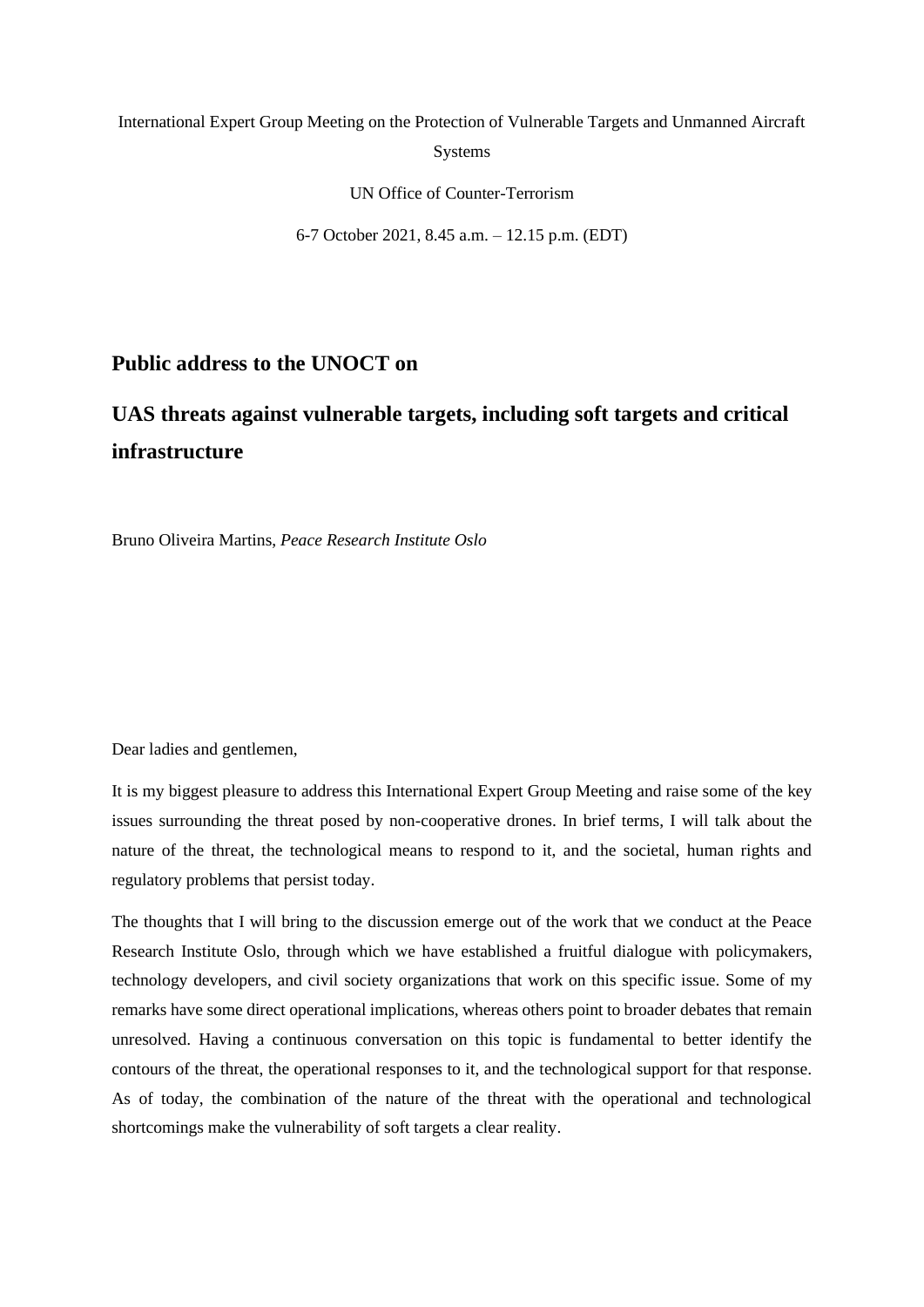#### **Nature of the threat**

When it comes to the nature of the threat, it is important to note that drones have indeed been used by a range of terrorist groups in different scenarios, but also by other politically motivated actors, such as climate activists. Politicians and heads of state have been harassed by drones, the motives for which have never been declared. Whereas the intention to cause harm is certainly different from case to case, from an operational, responsive viewpoint, particularly in some scenarios such as airports, the intention behind the drone operator is less relevant, inasmuch as the mere non-cooperative character of the intruding drone make it a risk and a threat. I would say that, in the field of drones and counter-drone systems in metropolitan areas, the distinction between safety and security has become blurred. Moreover, counter-drone technologies, operating in a regulatory environment that is not fully updated, are unable to provide a clear and immediate distinction between mal-intentioned and mere careless drone users. Considering that, in the case of a drone sighting in, for example, an urban area, the intention of the drone operator is hard to determine, the vulnerability of the soft target comes from the mere presence of the drone. In some cases observed in the past, such as with energy-producing facilities, the sighting of a drone has meant everything from industrial espionage to climate activism and terrorism.

#### **The technological means to respond to it**

The growing perception of the threat posed by drones has led to the emergence of an expanding counterdrone technology market. Security practitioners have hundreds of options for systems to both identify non-cooperative drones and engage / mitigate the threat they pose. Yet, contrary to what most vendors would say, these systems face innumerous challenges that result in very substantial difficulties in delivering the security they propose. Some of the problems are technical: detection systems face communication interferences; radars mix birds for drones; weather conditions affect mitigating efforts. Other times, the problems have a regulatory nature. For example, in many countries, radio frequency jammers cannot operate in urban environments due to the risk of interference with other channels of communication also operating with radio frequency, such as police communications. The most kinetic mitigating technologies, by which non-cooperative drones can be shot by a projectile or attacked by microwaves, pose serious risks and in most cases cannot be used in civilian settings, where the soft targets are placed.

From this, it results that both threats and vulnerabilities are real. Yet, like with all cases involving security threats, the real challenge is to strike an acceptable balance between the risk and the response, while ensuring that human rights are respected, and broader societal implications are an integral part of the decision-making processes. Our engagement with regulators, security professionals, and technological developers has revealed that many of these issues are largely disregarded when decisions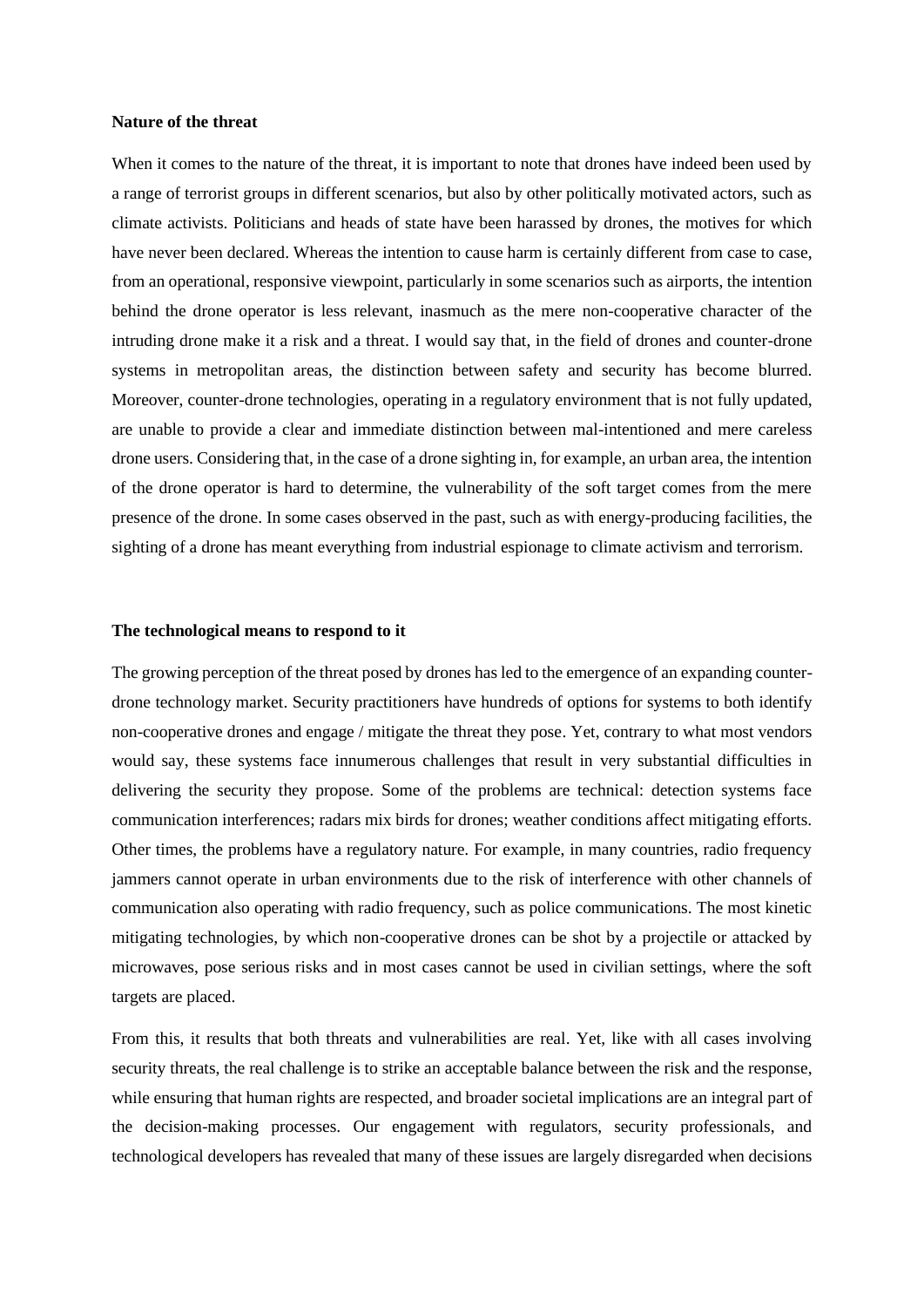are made in this field. In the remaining minutes of my address, I will focus on these aspects, hoping that, with time, they can become an integral part of the debates regarding the threat of drones.

#### **Societal implications**

The first point I want to make is that the sighting of counter-drone systems increases threat perception and may generate psychological stress. Some of these systems have a distinct military appearance and their deployment in civilian contexts may trigger uneasy feelings. Their deployment needs to be balanced against the risks posed by drones, and it needs to be proportional. The civilian airspace is facing a phase of re-regulation and re-conceptualization in face of the integration of drones, and in this process, we should avoid an over-securitization of airspace in a logic similar to an arms race. As of today, our civilian skies don't need that, and should not witness that.

The second point I want to make is that counter drone systems are surveillance systems, and should be treated as such. They collect information about drone users, they generate visual data, they provide geolocation information, and therefore their use needs to comply with general data protection rules and should not be granted exceptions.

The third point is a crucial one. Even though most of contemporary drone and counter-drone R&D happens in the civilian and commercial sectors, these fields are still marked by a military logic, testimony to the environment in which drones were first used and for which they were first conceived. The feed of a drone camera over a city resembles the sight of a conflict zone. The visual images of people collected by drones portray a vision devoid of humanity. The jargon involving drones and counter-drone systems is often of a military nature ("target", "person of interest", "intruder", "mitigation", "kinetic", "combat-proven", etc). The growing use of military gear in civilian settings by law enforcement agents and private security companies contributes to a militarization of society that has broad implications that we need to address explicitly.

Additionally, as our societies become "smarter" and more technologically advanced, dual-use technologies become increasingly important. Given that the technological frontier is often in the civilian and commercial sectors (from drones to facial recognition technologies and other AI-powered systems), military technology became dependent on civilian research. Today we witness a proliferation of military-funded research in universities and defence contracts awarded to private companies to conduct R&D. While much of this is not totally new, today we can observe a combination of factors that may lead, and in some cases is indeed leading, to the militarization of basic research, in a movement that does not always abide to the principles of responsible research and innovation. This risks bringing us backwards to a time where much of civilian research was driven by military imperatives.